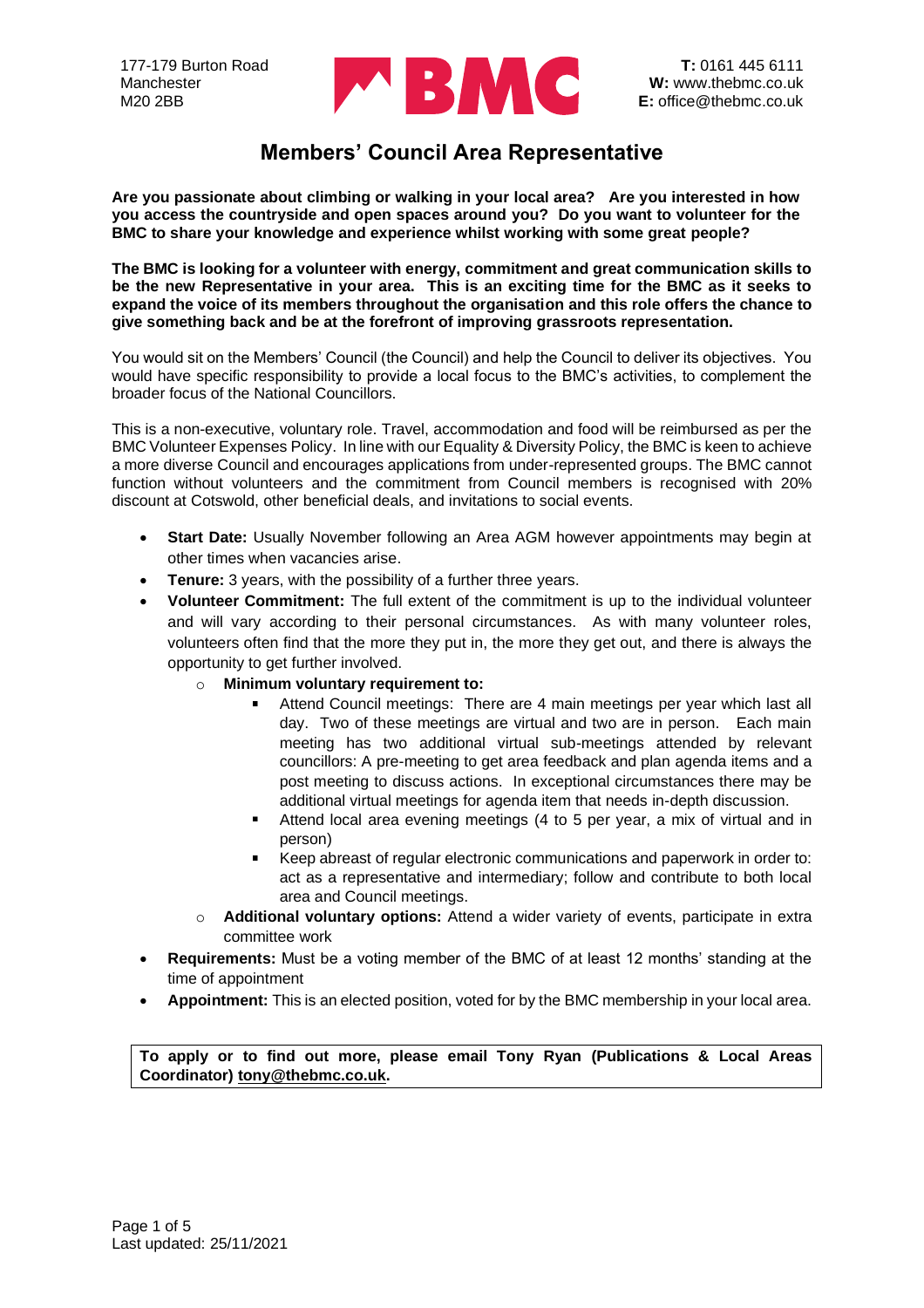

### **Members' Council Area Representative Role Description**

Welcome to the BMC's network of area volunteers. The BMC has been built by and depends on volunteers like you. Members, staff and other volunteers hugely appreciate your contribution of time, knowledge and enthusiasm. Thank you for your interest in volunteering for this role on behalf of the organisation and the climbing and walking community.

Council has four primary ambitions:

- 1. Engagement with the members
- 2. Engagement with all parts of the BMC
- 3. Role of Critical friend to the board
- 4. Outreach beyond the BMC core business

MC is the primary interface between the BMC's Board of Directors (and senior operational staff) and the Membership. It provides the main conduit by which information is passed between the Board and Members and provides the mechanism by which this information can be discussed and debated, allowing the Members' views to be taken into account in the running of the BMC. It also has an important role in providing checks and balances over the activities of the Board as required for a Membership organisation. The Council supports the BMC Strategy & Vision which is to ensure 'a better future for climbers, hill walkers and mountaineers'.

#### **Members' Council**

For details on the aims, objectives and structure of the Council please refer to the [Members'](https://www.thebmc.co.uk/Download.aspx?id=2004)  [Council Terms of Reference.](https://www.thebmc.co.uk/Download.aspx?id=2004)

#### **The Role of Area Representative on Council**

Area Representatives are specifically tasked with representing their Local Area Members at a national level, via the MC. This works in two directions, to pass local issues and the views of Area Members to MC and thereby the Board, and to communicate information from the Board to Area Members.

Currently virtually all Local Area business is conducted at regular meetings held within the Area, typically 4-5 times per year. However, these are only attended by a small number of the Area's Members (albeit often the most 'engaged' and active of them), and work is ongoing to explore ways in which a greater proportion of the Membership can be reached and their views taken into account particularly by the National Elected Councillors and Constituency Councillors. Area Representatives should be aware of this and be prepared to develop and take on new ways of communicating with Members within their Area.

Each Area may (and is encouraged to) elect 2 Councillors to sit as their Area Representatives on the MC. This means that some of the duties can be shared between them, however this will require them to work closely together to decide who is doing what at any given time. Different Areas have different ways of working, but in general Area Representatives are expected to:

- Attend as many of the regular Area meetings as possible (typically 4-5 per year) and Members' Council Meetings (4-5 per year plus shorter virtual meetings)
- Engage with local Members at Area meetings to encourage representation of their views

Page 2 of 5 Last updated: 25/11/2021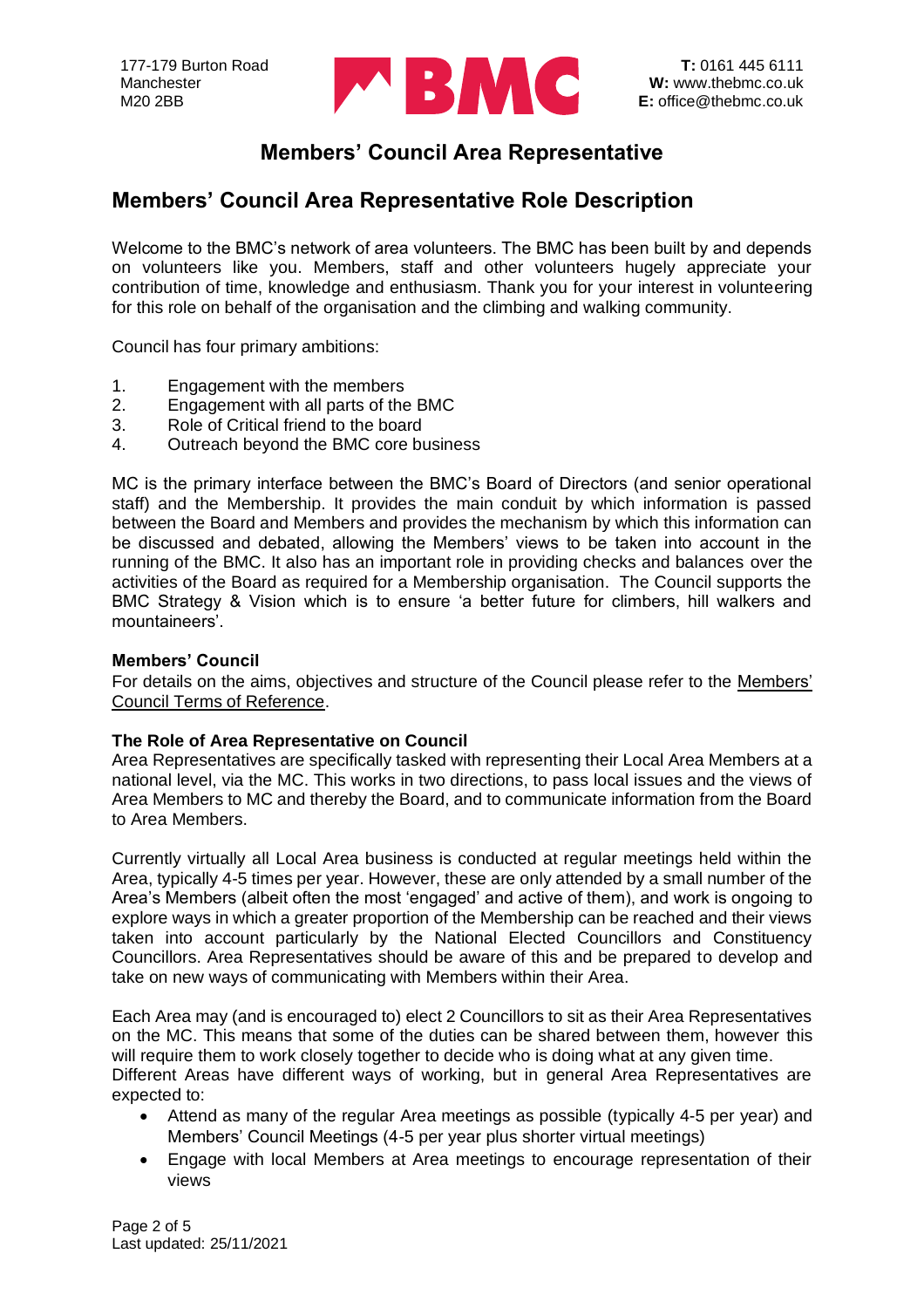

- Consult with their Area on local issues to report to the MC. These could include:
	- o Local issues which could have wider interest/impact e.g. access problems at a nationally significant crag; problems with a locally run youth competition which could be affecting other Areas
	- $\circ$  Local issues which aren't of national interest but with which the Area needs assistance from the MC or one of the Specialist Committees
- Report to Area Members on all relevant MC/Board activities this may be as a verbal or written report as requested by the Area
- In advance of the meetings liaise with the Area Chair & Secretary about any information or papers from the MC or Board that need to be communicated to the Area Members, so that these can be added to the meeting agenda, and they can familiarise themselves with the material
- When required present such information/papers to Members at the meeting, answer questions (or undertake to find out the answers) and gather any feedback as necessary
- After each Area meeting provide a written report to MC summarising relevant issues and feedback.

In addition, Area Representatives along with all councillors are required to:

- 1. Adhere at all times to the principles described in the Council Code of Practice. In reality, this means councillors should:
	- a. Behave in ways that earn the trust of others & respects all parties, act with integrity, and value diversity of people and thought
	- b. Make a positive and enthusiastic contribution to the development and delivery of the Objects of the BMC and its Values, Vision, Mission and Strategy
	- c. Represent the interests of Mountaineering and all Mountaineers within the UK, as well as the Members of the BMC
	- d. Be ambitious for the BMC and act in its best interests; act as a critical friend and advocate of the BMC
	- e. Participate in all Council discussions in a positive, proactive & constructive manner, to enable it to work as a cohesive group with collective responsibilities
	- f. Build good working relations with other Councillors and BMC volunteers generally to share knowledge, issues and best practices
- 2. Understand that this is a non-executive role; recognise the balance and interaction between this and the executive (i.e. the Board, CEO & Staff)
- 3. Be prepared to analyse complex issues and apply strategic & analytical approaches to the collective decision-making process
- 4. Assist the Council in its role of monitoring and reviewing the BMC's financial and strategic performance, ensuring that the BMC delivers for its Members
- 5. Use judgement as to how best to represent both BMC Members and Mountaineering as a whole where issues are discussed and decisions made by the Council without any prior consultation with the Members
- 6. Become familiar with the technologies & working practices used by the Council, and be prepared to undertake such training as may be necessaryKeep abreast of BMC communications generally and be aware of what is going on within the organisation (e.g. Board updates, ODG reports, newsletters, Facebook posts etc) and mountaineering generally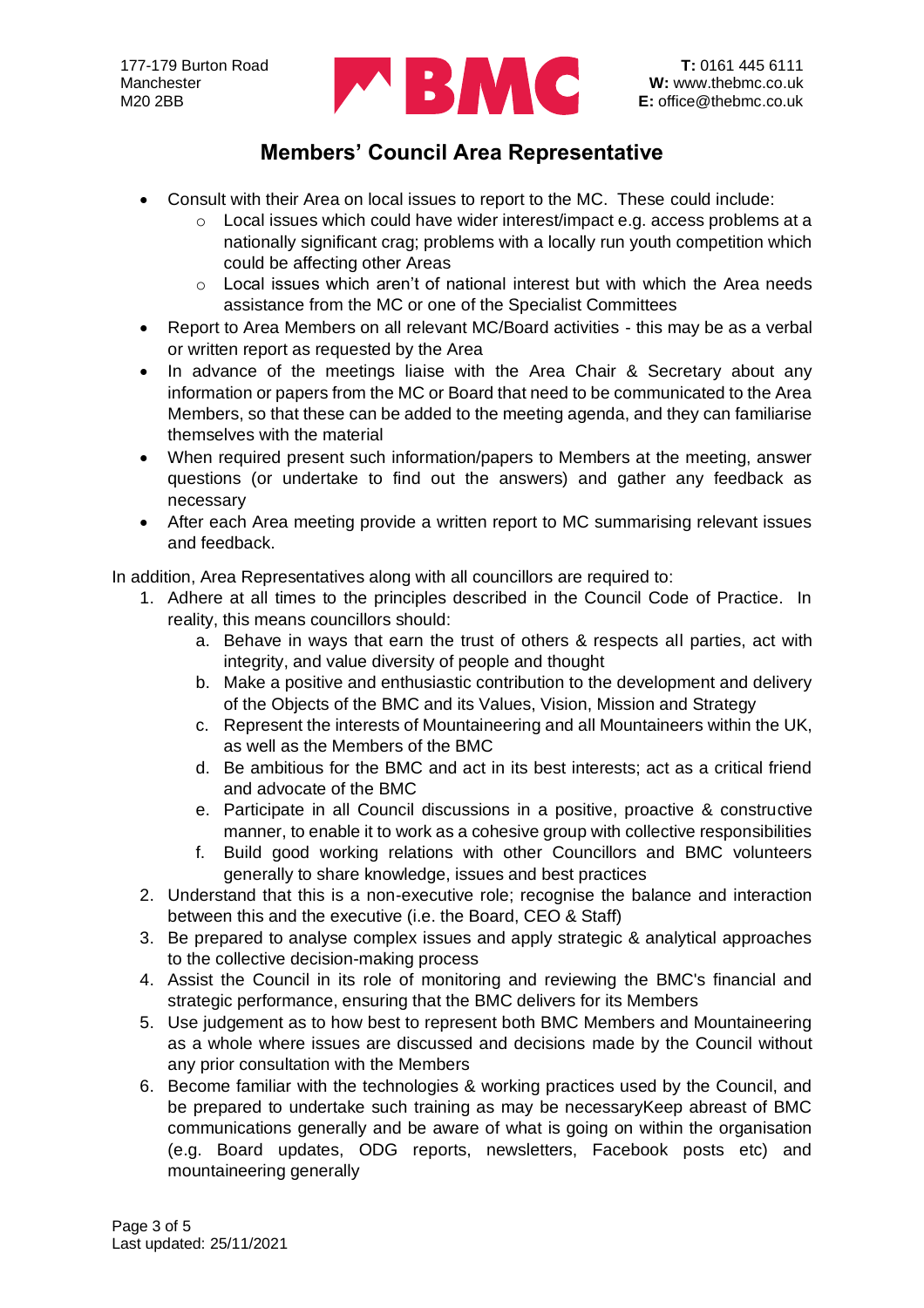

#### **Sharing a Vote at the Members' Council**

In order to provide continuity and to stay abreast of all the issues it is expected that whenever possible both Area Representatives should attend all MC meetings, however they share a single vote for their Area between them.

There are various ways in which this can be approached, and Area Representatives will need to decide between themselves, possibly in consultation with their Area, how they wish to do this.

The most likely voting scenarios are:

- 1. Where the vote concerns an issue that has been discussed with the Area Members and a clear direction has been given there will be no conflict and the Area Representatives will vote as directed, provided that no further information has come to light during MC discussions that might change this direction
- 2. The MC aims to move towards increased inter-meeting discussion of issues leading to a more directed agenda at the meetings. This should provide an opportunity for Area Representatives to discuss and agree how they will vote on those issues in advance of the meeting
- 3. Where neither of the above applies and a vote is required at a Council meeting then the Representatives may choose to agree between themselves how to vote on a case by case basis (which may require a brief period of consultation prior to voting), or they may decide that the decision on how to vote will be the responsibility of one of them (for example if one has much more knowledge or experience of the issue, or feels more strongly about it).
- 4. If despite the above the Representatives still cannot come to an agreement on how to vote they would need to abstain.

However they choose to vote, as stated previously in this document Area Representatives must be prepared to use their judgment and work together to analyse issues as they arise, with or without prior discussion with the Membership, whilst always considering the best interests of the BMC and Mountaineering as a whole.

#### **Required Commitment**

Councillors are volunteers and have limited free time. However, as a minimum they should make every effort to:

- Attend as many of the regular Area meetings as possible (typically 4-5 per year)
- Attend MC meetings 4-5 per year (held around the country, Saturdays 9.30am till late afternoon)
- Read all emails & paperwork in order to discuss them at subsequent meetings, teleconference calls etc
- Participate in online meetings (i.e Zoom) as required to discuss MC business (potentially up to 1-2 per month)
- Engage with any other form of inter-meeting discussions/polls etc as may occur
- Communicate with and act as a representative and intermediary for the constituency or BMC group that they represent (as detailed in the specific Role Description for each Councillor type described below)